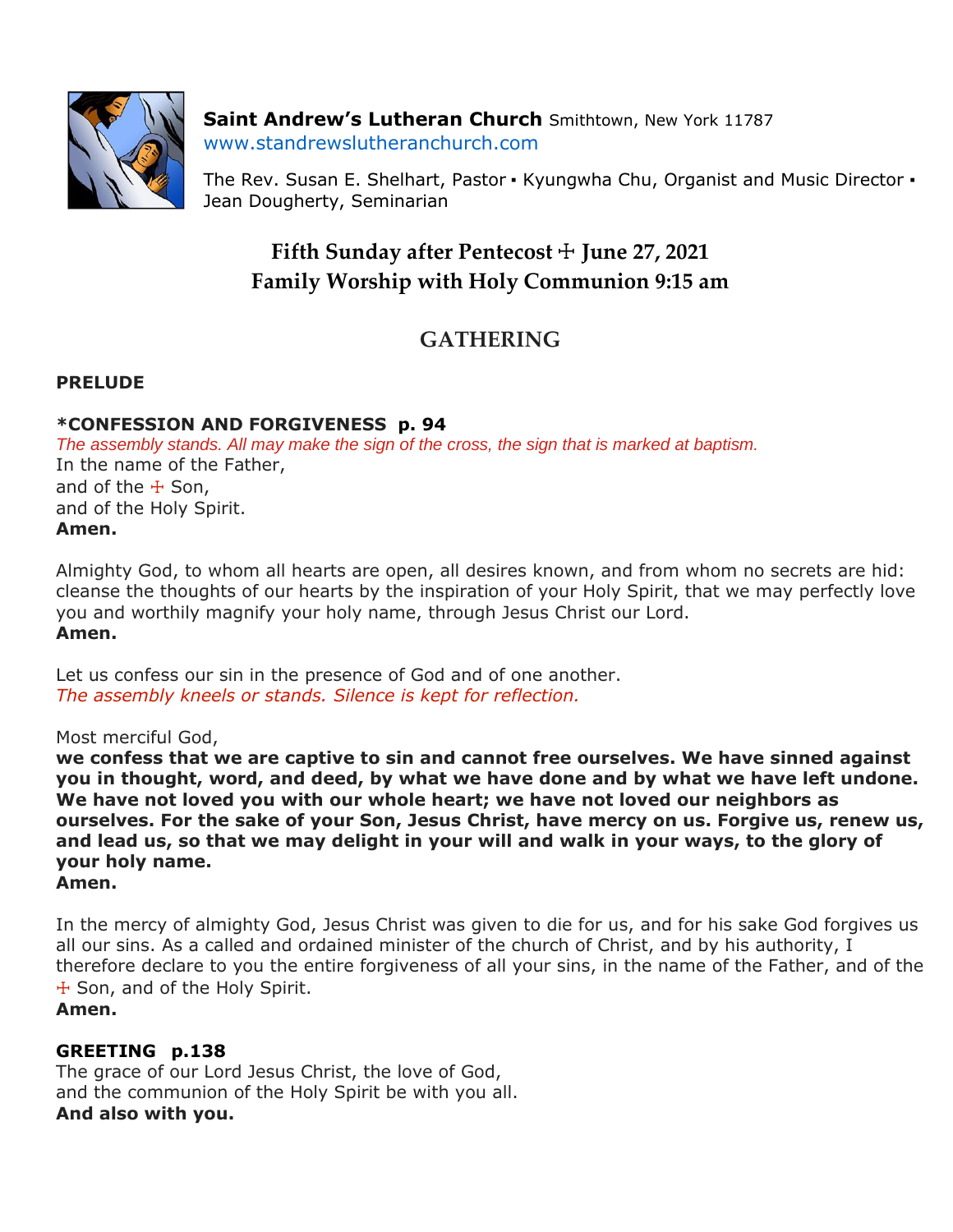**CANTICLE OF PRAISE p.139 Glory to God in the highest, and peace to God's people on earth.**

**Lord God, heavenly King, almighty God and Father, we worship you, we give you thanks, we praise you for your glory.**

**Lord Jesus Christ, only Son of the Father, Lord God, Lamb of God, you take away the sin of the world: have mercy on us; you are seated at the right hand of the Father: receive our prayer.**

**For you alone are the Holy One, you alone are the Lord, you alone are the Most High, Jesus Christ, with the Holy Spirit, in the glory of God the Father. Amen.**

#### **PRAYER OF THE DAY**

Almighty and merciful God, we implore you to hear the prayers of your people. Be our strong defense against all harm and danger, that we may live and grow in faith and hope, through Jesus Christ, our Savior and Lord. **Amen.**

**WORD**

# **FIRST READING: Lamentations 3:22-33 Easy-to-Read Version**

A reading from Lamentations.

- <sup>22</sup> We are still alive because the Lord's faithful love never ends.
- $23$  Every morning he shows it in new ways! You are so very true and loyal!
- $24$  I say to myself, "The Lord is my God, and I trust him."
- <sup>25</sup> The Lord is good to those who wait for him. He is good to those who look for him.
- $26$  It is good to wait quietly for the Lord to save them.
- $27$  It is good for a man to wear his yoke from the time he is young.
- <sup>28</sup> He should sit alone and be quiet when the Lord puts his yoke on him.
- <sup>29</sup> He should bow down to the Lord. Maybe there is still hope.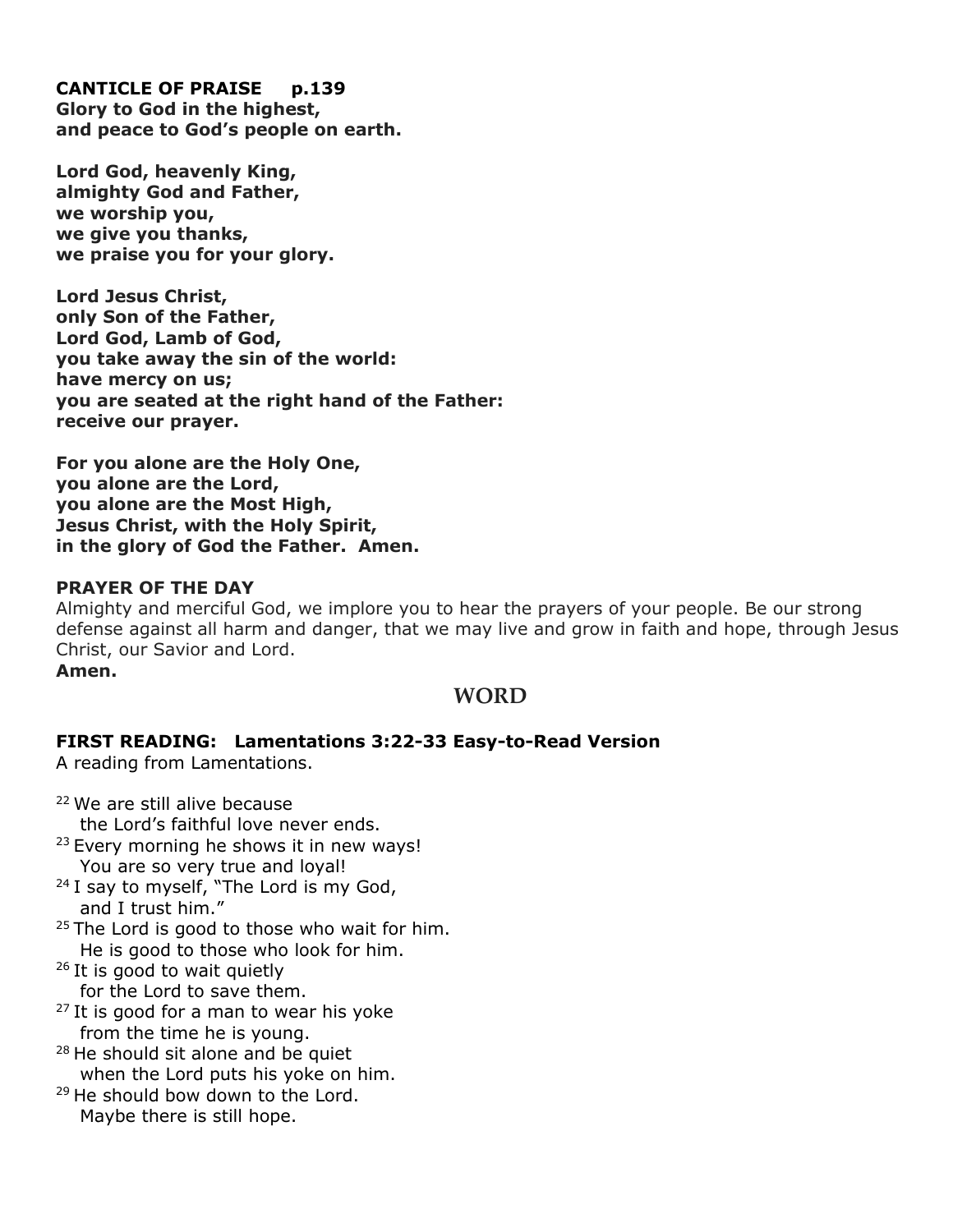<sup>30</sup> He should turn his cheek to the one who hits him and let people insult him.

 $31$  He should remember that

the Lord does not reject people forever.

 $32$  When he punishes, he also has mercy.

He has mercy because of his great love and kindness.

 $33$  He does not enjoy causing people pain.

He does not like to make anyone unhappy.

The word of the Lord. **Thanks be to God.**

# **PSALM: Psalm 30**

1I will exalt you, O Lord, because you have lifted me up and have not let my enemies triumph over me.

#### **2O Lord my God, I cried out to you, and you restored me to health.**

3You brought me up, O Lord, from the dead; you restored my life as I was going down to the grave.

#### **4Sing praise to the Lord, all you faithful; give thanks in holy remembrance.**

5God's wrath is short; God's favor lasts a lifetime.

Weeping spends the night, but joy comes in the morning.

# **6While I felt secure, I said,**

# **"I shall never be disturbed.**

7You, Lord, with your favor, made me as strong as the mountains." Then you hid your face, and I was filled with fear.

# **8I cried to you, O Lord;**

# **I pleaded with my Lord, saying,**

9"What profit is there in my blood, if I go down to the pit? Will the dust praise you or declare your faithfulness?

# **10Hear, O Lord, and have mercy upon me;**

# **O Lord, be my helper."**

11You have turned my wailing into dancing; you have put off my sackcloth and clothed me with joy.

# **12Therefore my heart sings to you without ceasing;**

**O Lord my God, I will give you thanks forever.**

# **SECOND READING: 2 Corinthians 8:7-15 (ERV)**

A reading from Second Corinthians.

 $7$  You are rich in everything—in faith, in speaking ability, in knowledge, in the willingness to help, and in the love you learned from us. So now we want you to be rich in this work of giving too. <sup>8</sup>I am not ordering you to give, but I want to see how real your love is by comparing you with others who have been so ready and willing to help. <sup>9</sup> You know the grace of our Lord Jesus Christ. You know that he gave up his heavenly riches for you. He gave up everything so that you could be richly blessed.

 $10$  This is what I think you should do: Last year you were the first to want to give, and you were the first who gave.  $11$  So now finish the work you started. Then your "doing" will be equal to your "wanting to do." Give from what you have.  $^{12}$  If you want to give, your gift will be accepted. Your gift will be judged by what you have, not by what you don't have. <sup>13</sup> We don't want you to have troubles while others are comforted. We want everything to be equal.  $^{14}$  At this time you have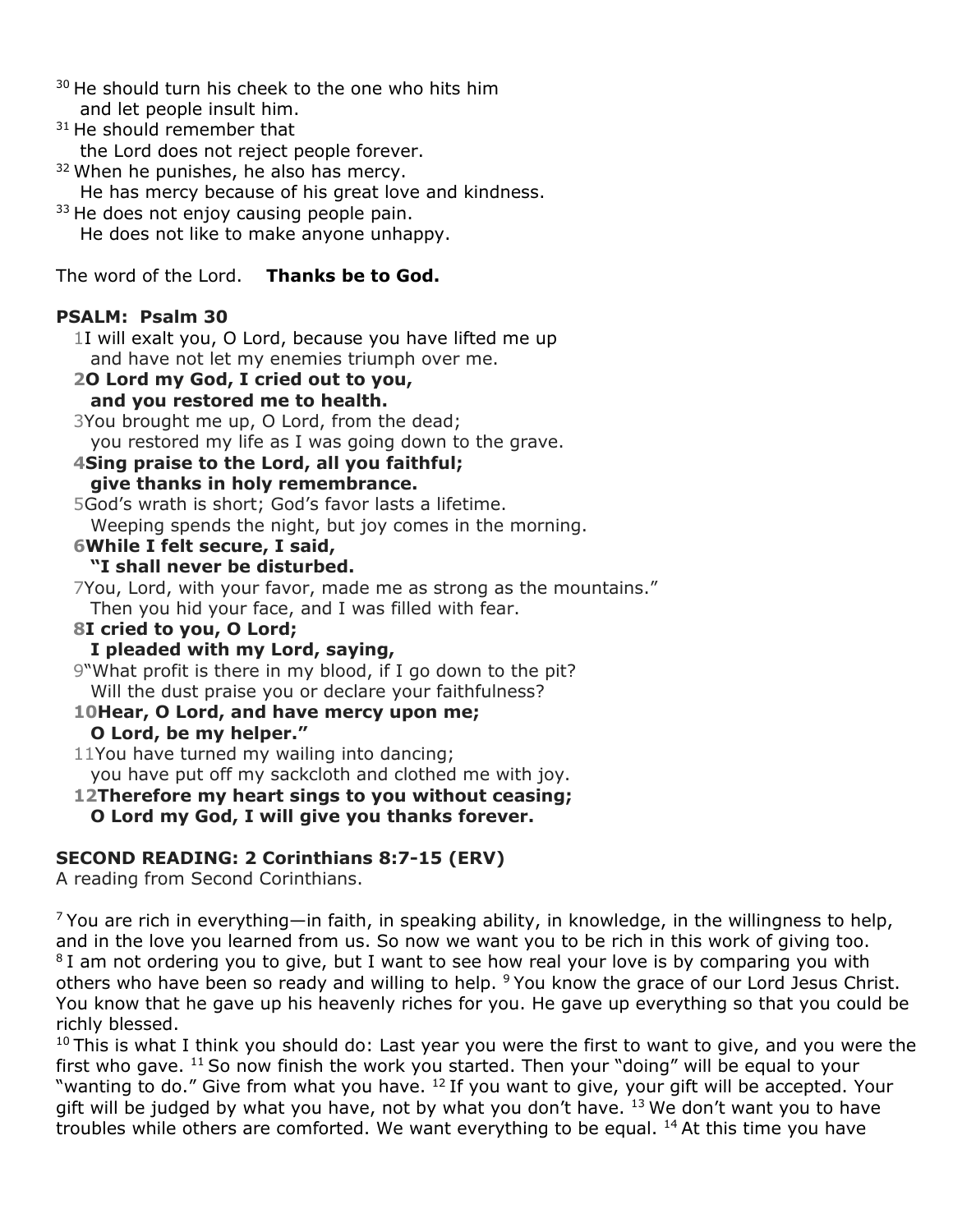plenty and can provide what they need. Then later, when they have plenty, they can provide what you need. Then everyone will have an equal share. <sup>15</sup> As the Scriptures say,

"Those who gathered much did not have too much,

and those who gathered little did not have too little."

The word of the Lord. **Thanks be to God.**

### **\*GOSPEL ACCLAMATION p.142 Alleluia. Lord, to whom shall we go? You have the words of eternal life. Alleluia. Alleluia.**

#### **GOSPEL: Mark 5:21-43**

The holy gospel according to Mark. **Glory to you, O Lord.**

21When Jesus had crossed again in the boat to the other side, a great crowd gathered around him; and he was by the sea. 22Then one of the leaders of the synagogue named Jairus came and, when he saw him, fell at his feet 23and begged him repeatedly, "My little daughter is at the point of death. Come and lay your hands on her, so that she may be made well, and live." 24So he went with him.

And a large crowd followed him and pressed in on him. 25Now there was a woman who had been suffering from hemorrhages for twelve years. 26She had endured much under many physicians, and had spent all that she had; and she was no better, but rather grew worse. 27She had heard about Jesus, and came up behind him in the crowd and touched his cloak, 28for she said, "If I but touch his clothes, I will be made well." 29Immediately her hemorrhage stopped; and she felt in her body that she was healed of her disease. 30Immediately aware that power had gone forth from him, Jesus turned about in the crowd and said, "Who touched my clothes?" 31And his disciples said to him, "You see the crowd pressing in on you; how can you say, 'Who touched me?' " 32He looked all around to see who had done it. 33But the woman, knowing what had happened to her, came in fear and trembling, fell down before him, and told him the whole truth. 34He said to her, "Daughter, your faith has made you well; go in peace, and be healed of your disease."

35While he was still speaking, some people came from the leader's house to say, "Your daughter is dead. Why trouble the teacher any further?" 36But overhearing what they said, Jesus said to the leader of the synagogue, "Do not fear, only believe." 37He allowed no one to follow him except Peter, James, and John, the brother of James. 38When they came to the house of the leader of the synagogue, he saw a commotion, people weeping and wailing loudly. 39When he had entered, he said to them, "Why do you make a commotion and weep? The child is not dead but sleeping." 40And they laughed at him. Then he put them all outside, and took the child's father and mother and those who were with him, and went in where the child was. 41He took her by the hand and said to her, "Talitha cum," which means, "Little girl, get up!" 42And immediately the girl got up and began to walk about (she was twelve years of age). At this they were overcome with amazement. 43He strictly ordered them that no one should know this, and told them to give her something to eat.

The gospel of the Lord. **Praise to you, O Christ.**

#### **SERMON**

#### **\*HYMN OF THE DAY 617 We Come to You for Healing, Lord singing v. 1, 3 and 5**

1 We come to you for healing, Lord, of body, mind, and soul, and pray that by your Spirit's touch we may again be whole.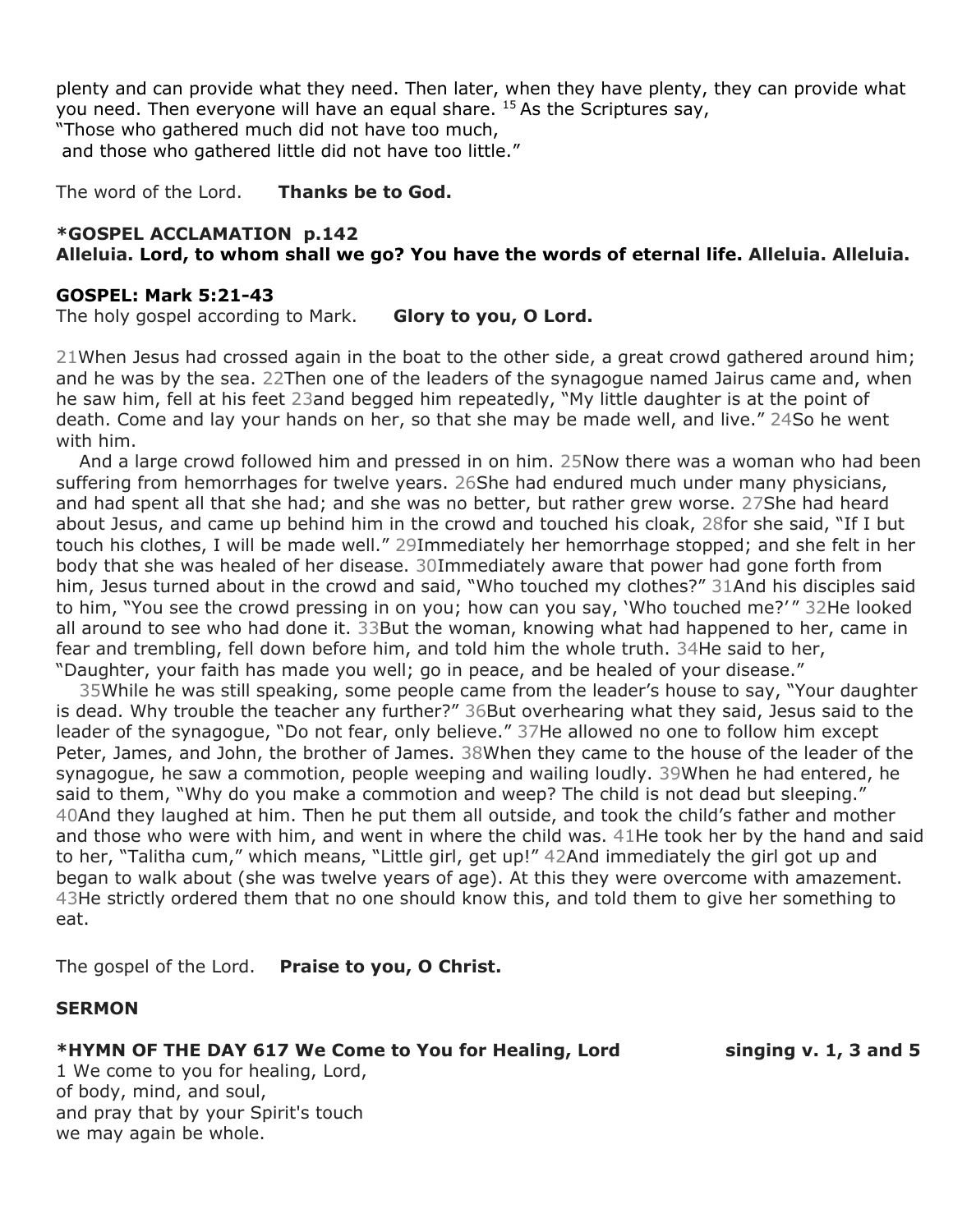2 As once you walked through ancient streets and reached toward those in pain, come, risen Christ, among us still with pow'r to heal again.

3 You touch us through physicians' skills, through nurses' gifts of care, and through the love of faithful friends who lift our lives in prayer.

4 When nights are long with wakefulness, through days when strength runs low, grant us your gift of patience, Lord, your calming peace to know.

5 We come to you, O loving Lord, in our distress and pain, in trust that through our nights and days your grace will heal, sustain.

#### **APOSTLES' CREED p.105 I believe in God, the Father almighty, creator of heaven and earth.**

**I believe in Jesus Christ, God's only Son, our Lord, who was conceived by the Holy Spirit, born of the virgin Mary, suffered under Pontius Pilate, was crucified, died, and was buried; he descended to the dead. On the third day he rose again; he ascended into heaven, he is seated at the right hand of the Father, and he will come to judge the living and the dead.**

**I believe in the Holy Spirit, the holy catholic church, the communion of saints, the forgiveness of sins, the resurrection of the body, and the life everlasting**. **Amen.**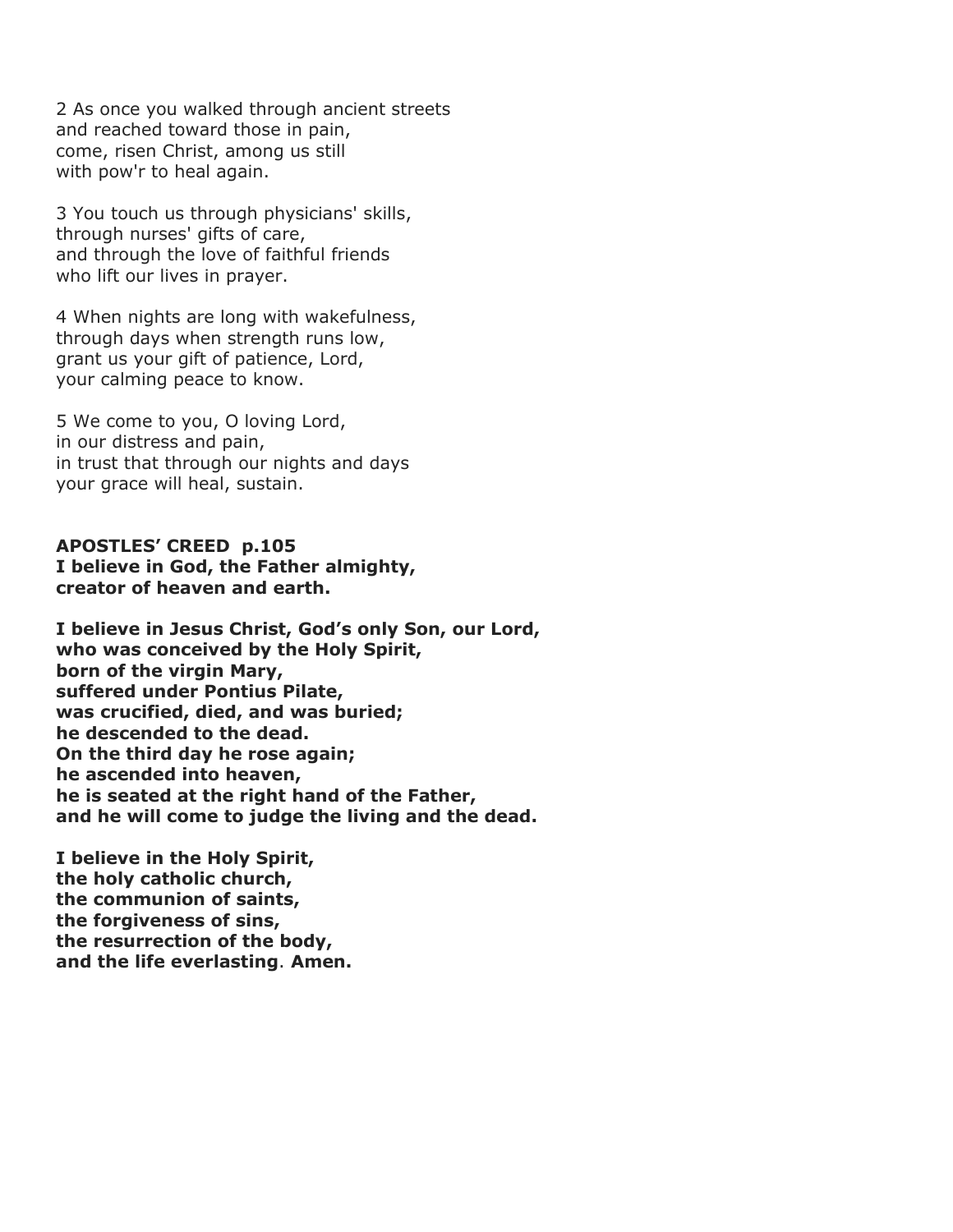### **PRAYERS OF INTERCESSION**

Let us come before the triune God in prayer. *A brief silence.*

God of hope, the ministry of your church extends across borders, from nearby neighbors to far and distant countries. Accompany all those who labor eagerly in service of the gospel, that through your good news all might experience transformation. Lord, in your mercy, **hear our prayer.**

Almighty God, we give you thanks for the air we breathe, the water we drink, the land that provides our food. Guard all species of plants and animals from harsh changes in climate and empower us to protect all you have made. Lord, in your mercy, **hear our prayer.**

Righteous God, we pray for nations and their leaders. Give them a spirit of compassion and steer them towards a fair distribution of resources; that none among us would have too much or too little. Lord, in your mercy,

#### **hear our prayer.**

God of healing, your touch has the power to make us whole. We pray for those suffering from physical or mental illness and all affected by COVID-19. Embrace those who are sick, especially Judy, Frank, Wayne, Norma, Carol, Robert, all on the prayer list, and those we name before you now (pause). Surround them with your unwavering presence. Lord, in your mercy, **hear our prayer.**

We pray for this assembly and all those gathered together in worship. Revive our spirits, renew our relationships, and rekindle our faith, that we might experience resurrection in this community. We especially ask your blessings for Holly Fiorenti and Andrew Farrell, as they join together in the covenant of holy matrimony this afternoon. As they are united in marriage may they be living signs of your grace, love, and faithfulness. Lord, in your mercy, **hear our prayer.**

#### *Here other intercessions may be offered.*

We give thanks for the faithful ancestors in every age whose lives have pointed us towards you. Envelop them in your love, that with Cyril, Bishop of Alexandria; Irenaeus, Bishop of Lyons; Peter and Paul, Apostles; Catherine Winkworth, hymn translator; Thomas, Apostle; and all your saints, we may be reunited with one another in the last days. Lord, in your mercy, **hear our prayer.**

*(Pastor)* Gracious God, we lift to you these prayers and the prayers of our hearts, trusting in your everlasting love and mercy, through Jesus Christ our Lord. **Amen.**

#### **PEACE p. 143**

# **OFFERING**

*Thank you for continuing to make your contributions in support of the ministries of Saint Andrew's, particularly during these challenging times, by mail or by visiting our website to set up online giving.*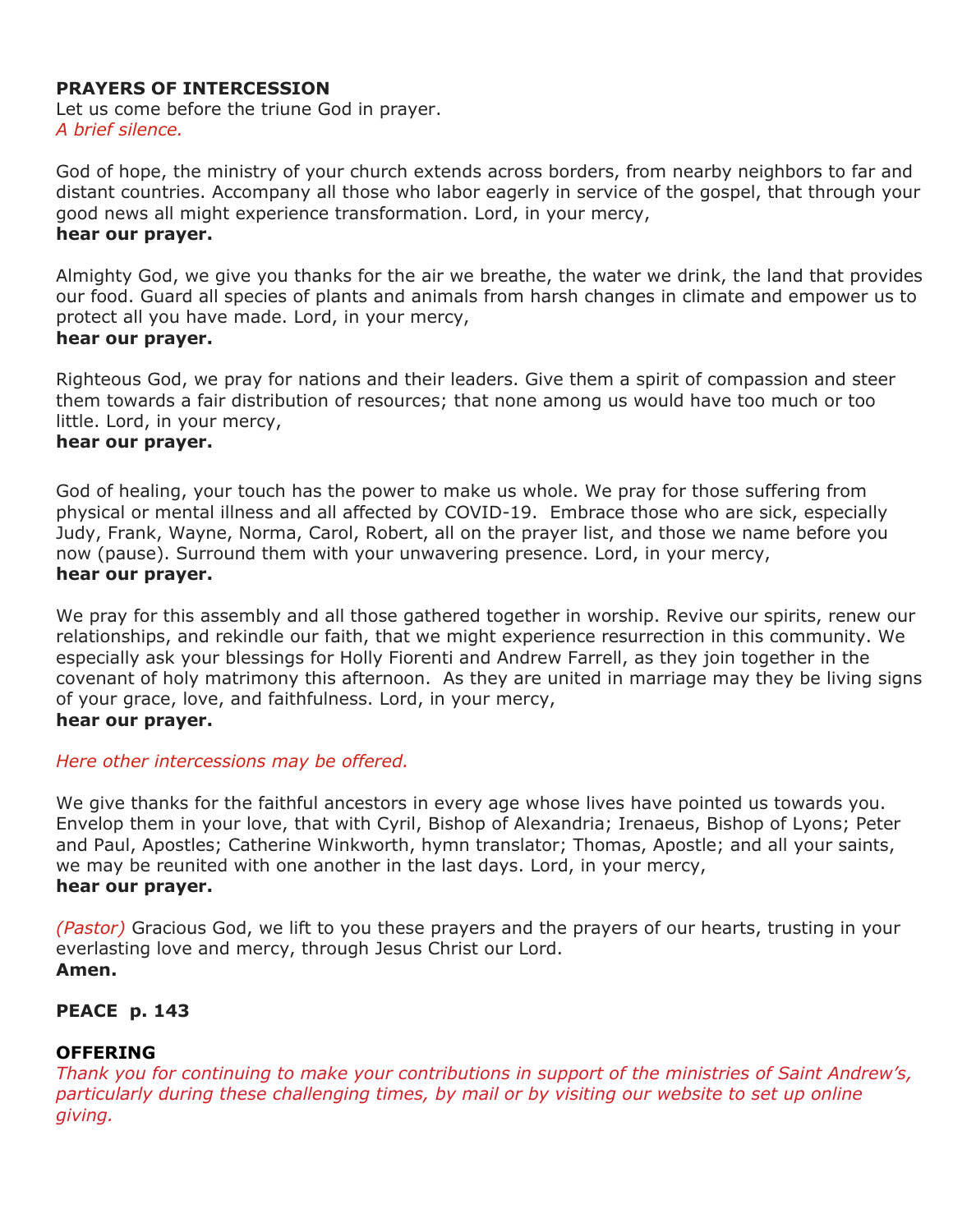# **OFFERING PRAYER**

Jesus, Bread of life, you have set this table with your very self, and called us to the feast of plenty. Gather what has been sown among us, and strengthen us in this meal. Make us to be what we receive here, your body for the life of the world. **Amen**

# **MEAL**

### **\*GREAT THANKSGIVING**

**DIALOGUE AND PREFACE p.144** The Lord be with you. **And also with you.**

Lift up your hearts. **We lift them to the Lord.**

Let us give thanks to the Lord our God. **It is right to give our thanks and praise.**

It is indeed right, our duty and our joy, that we should at all times and in all places give thanks and praise to you, almighty and merciful God, through our Savior Jesus Christ; who on this day overcame death and the grave, and by his glorious resurrection opened to us the way of everlasting life. And so, with all the choirs of angels, with the church on earth and the hosts of heaven. we praise your name and join their unending hymn:

#### **SANCTUS**

**Holy, holy, holy Lord, God of pow'r and might: Heav'n and earth are full of your glory. Hosanna in the highest. Blessed is he who comes in the name of the Lord. Hosanna in the highest.**

#### **EUCHARISTIC PRAYER p.145**

You are indeed holy, almighty and merciful God. You are most holy, and great is the majesty of your glory.

You so loved the world that you gave your only Son, so that everyone who believes in him may not perish but have eternal life.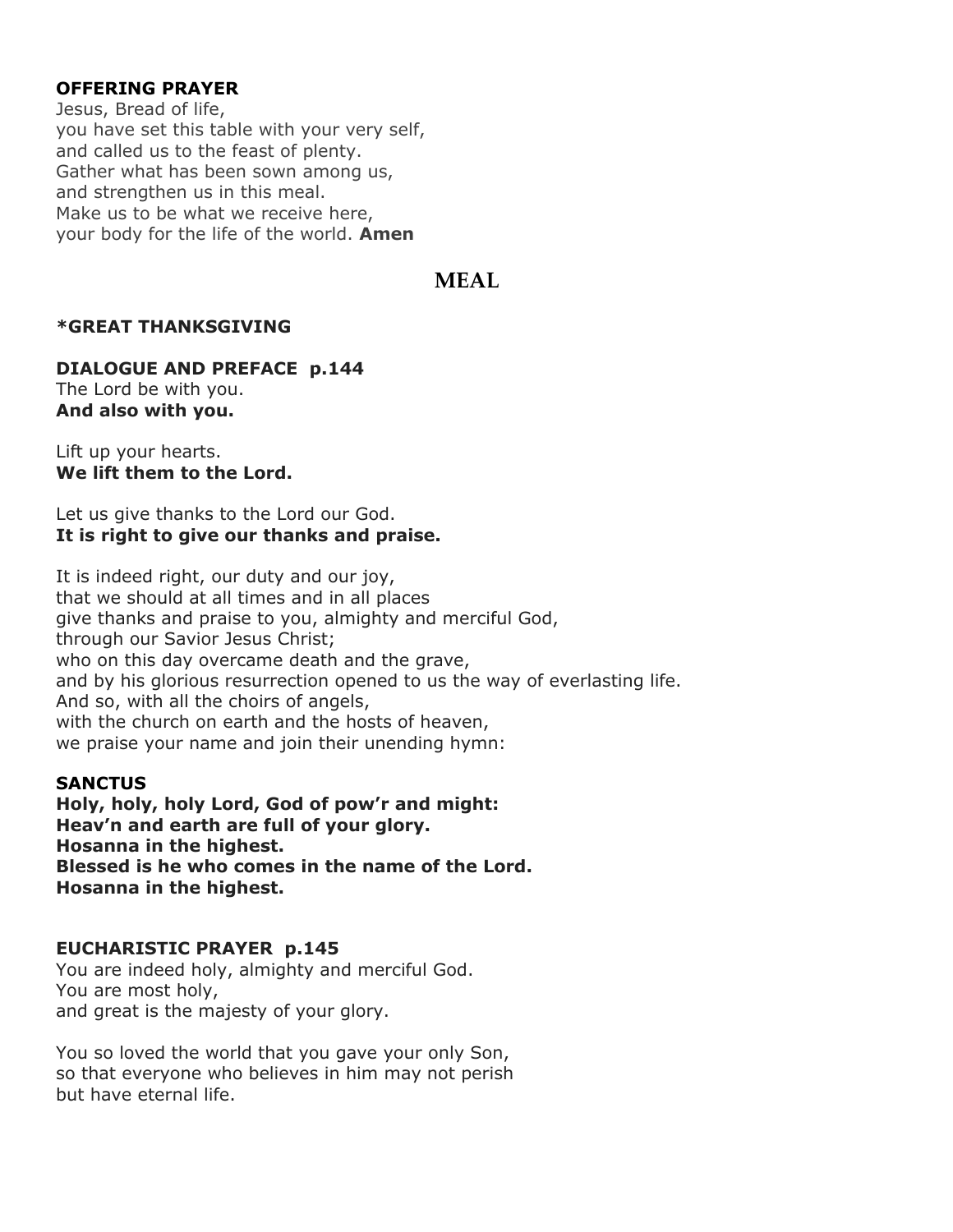We give you thanks for his coming into the world to fulfill for us your holy will and to accomplish all things for our salvation.

In the night in which he was betrayed, our Lord Jesus took bread, and gave thanks; broke it, and gave it to his disciples, saying: Take and eat; this is my body, given for you. Do this for the remembrance of me.

Again, after supper, he took the cup, gave thanks, and gave it for all to drink, saying: This cup is the new covenant in my blood, shed for you and for all people for the forgiveness of sin. Do this for the remembrance of me.

For as often as we eat of this bread and drink from this cup, we proclaim the Lord's death until he comes.

# **Christ has died. Christ is risen. Christ will come again.**

Remembering, therefore, his salutary command, his life-giving passion and death, his glorious resurrection and ascension, and the promise of his coming again, we give thanks to you, O Lord God Almighty, not as we ought but as we are able; we ask you mercifully to accept our praise and thanksgiving and with your Word and Holy Spirit to bless us, your servants, and these your own gifts of bread and wine, so that we and all who share in the body and blood of Christ may be filled with heavenly blessing and grace, and, receiving the forgiveness of sin, may be formed to live as your holy people and be given our inheritance with all your saints.

To you, O God, Father, Son, and Holy Spirit, be all honor and glory in your holy church, now and forever. **Amen.**

# **LORD'S PRAYER**

**Our Father, who art in heaven, hallowed be thy name, thy kingdom come, thy will be done, on earth as it is in heaven. Give us this day our daily bread; and forgive us our trespasses, as we forgive those who trespass against us; and lead us not into temptation, but deliver us from evil.**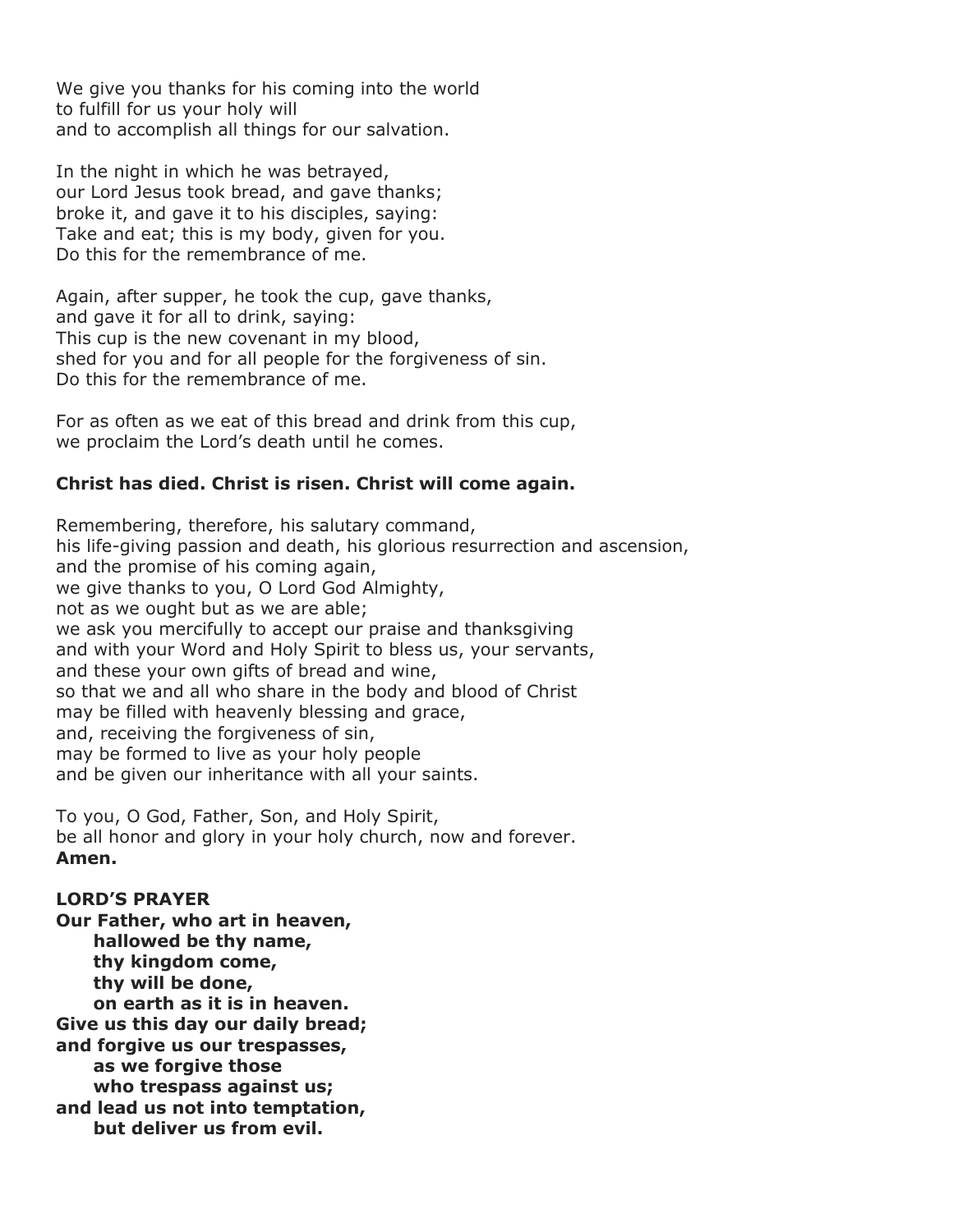#### **For thine is the kingdom, and the power, and the glory, forever and ever. Amen.**

#### **COMMUNION p.146**

Christ has set the table with more than enough for all. Come!

**Lamb of God, you take away the sin of the world; have mercy on us. Lamb of God, you take away the sin of the world; have mercy on us. Lamb of God, you take away the sin of the world; grant us peace, grant us peace.**

## \***POST-COMMUNION PRAYER**

Jesus, Bread of life, we have received from your table more than we could ever ask. As you have nourished us in this meal, now strengthen us to love the world with your own life. In your name we pray. **Amen.**

# **SENDING**

#### **BLESSING**

The blessing of God, who provides for us, feeds us, and journeys with us, ☩ be upon you now and forever. **Amen**

#### **SENDING HYMN 886 Oh, for a Thousand Tongues to Sing singing v. 1, 2, 3, 6**

1 Oh, for a thousand tongues to sing my great Redeemer's praise, the glories of my God and King, the triumphs of his grace!

2 My gracious Master and my God, assist me to proclaim, to spread through all the earth abroad the honors of your name.

3 The name of Jesus charms our fears and bids our sorrows cease, sings music in the sinner's ears, brings life and health and peace.

4 He speaks, and list'ning to his voice, new life the dead receive; the mournful, broken hearts rejoice, the humble poor believe.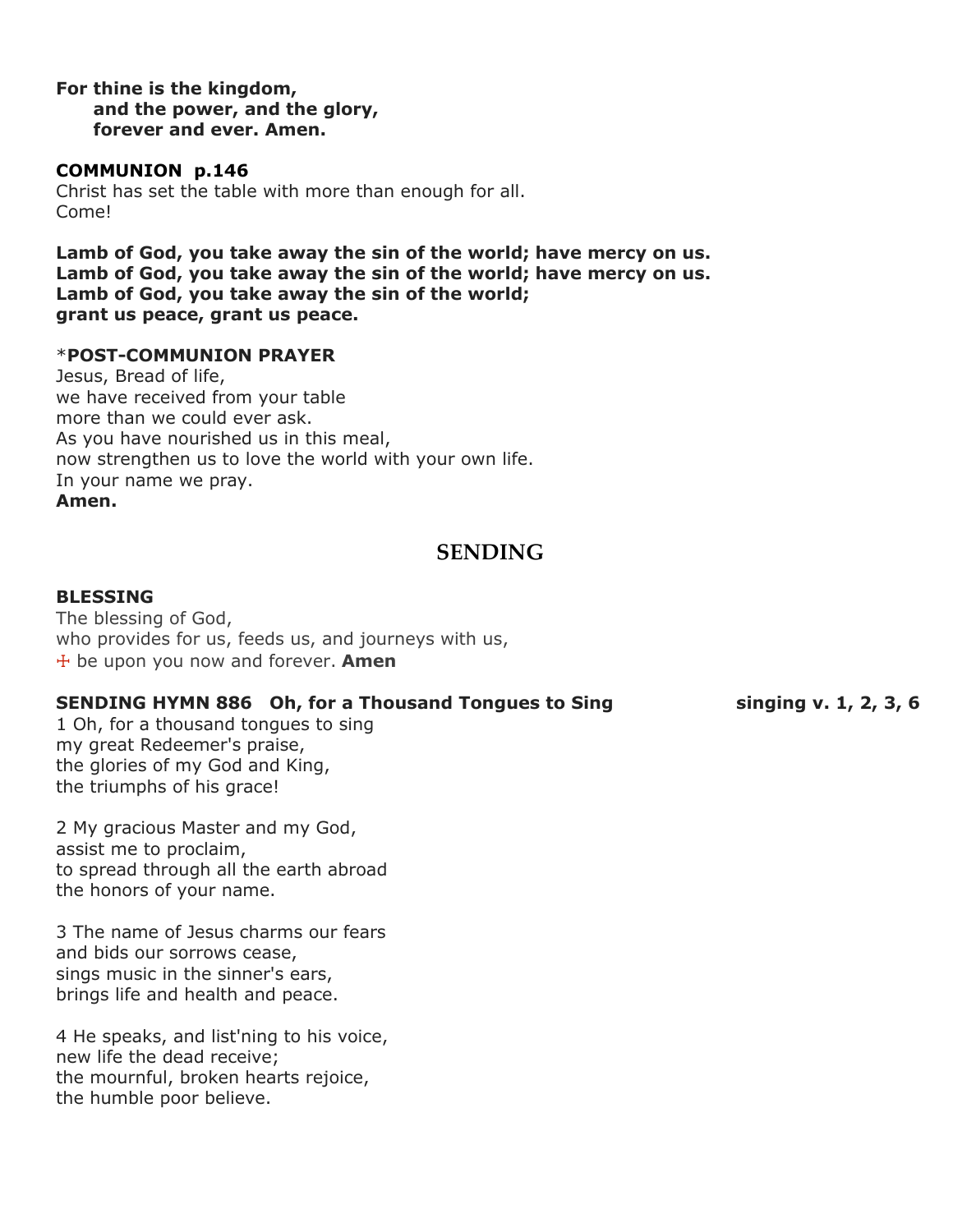5 Look unto him, your Savior own, O fallen human race! Look and be saved through faith alone, be justified by grace!

6 To God all glory, praise, and love be now and ever giv'n by saints below and saints above, the church in earth and heav'n.

# **DISMISSAL**

Go in peace. You are the body of Christ**. Thanks be to God.**

# **POSTLUDE**

**The flowers on the altar** are given to the glory of God in memory of my husband George, by Marion Singleton.

# **PLEASE REMEMBER IN PRAYER (27 JUNE 2021)**

# **THOSE IN NEED OF HEALING:**

Lex Stolle, Carmine Colasanto [requested by Carolyn Gabelman] Cathy English, John Hochuli, Margo Naranjo, Lynn Lindroth, Richard English [requested by Barbara English] Norma Martin [requested by Sue Rorke] Carol Kaelin, Robert Richards, Pamela Catania (Justine Hoffman's mom), Lise Gunther, Nancy Fjellstad,Winnie Malloy, Joe Dugan, Don Spagna [requested by Mary Fjellstad] Marilyn Havighorst [requested by Martha Hahn] Mia Kaiser [requested by Emilie Diehl] Nicholas Mauceri and Rocky Cinque [requested by Marianne Spagna] Noelle Miller, Marlene Demetri, the Nason family [requested by Leslee Mathieson] Richard Wiles [husband of Joan Wiles] Stanley Ulc, Stefanie Spath [requested by Marianna Ulc and family] John Sullivan [requested by Dottie & Jim Clavell] Kerri Swanson [requested by Linda & Jud Taylor] Rosemary Greiner [requested by Lee Nocero] Virginia & Marty Perry, Marilyn Henson, Amy Kitay [requested by Diana & David Smiloff] Ruth Aiello & Penny Hoy [requested by Cindy Davis] Riordan Cavooris [requested by Darlene Klouda] Ilse Gunther, Ralph Gunther and Stephanie O'Neill [requested by the Hoffman family] Zach Hills [requested by Brian & Diane Marley] Bernadette Uneberg [requested by John Hinsch] Joan Young [requested by Sue Dresch] Walter Henning Sr., the Weinberger and Madarasz familes, the McKittrick and Council families, the Fiorenti family, the Cella family, the Ciunga family, Pastor Frank Modr [requested by Pastor Shelhart]